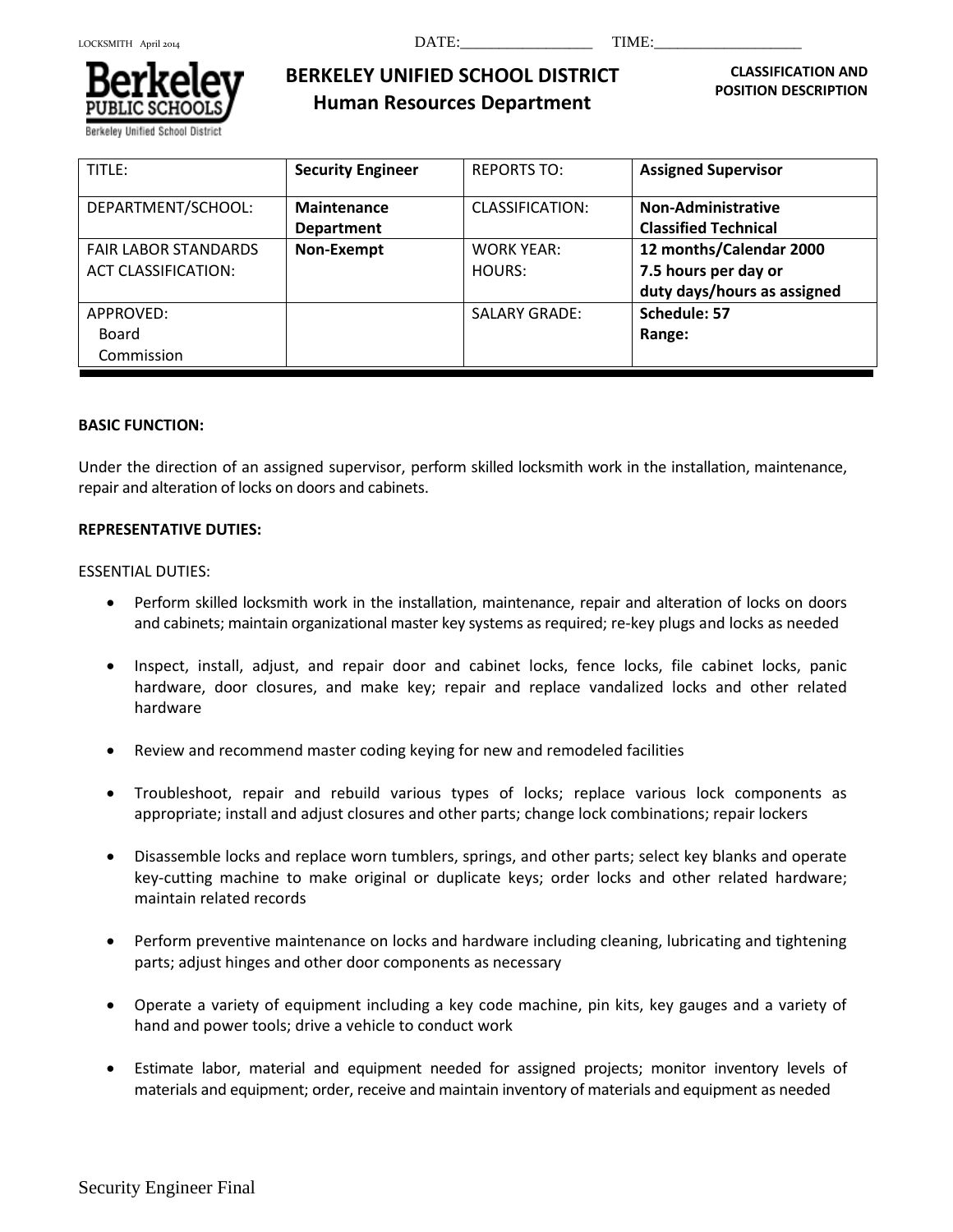- Plan, organize and lay out assigned tasks; interpret diagrams, sketches and specifications; work from verbal and written instructions and work orders
- Communicate with personnel and various outside agencies to exchange information and resolve issues or concerns
- Maintain various records related to master keys, combinations, work orders and assigned activities
- Maintain shop and work areas in a safe, clean and orderly condition
- Respond to emergency lock opening and key needs as required

# OTHER DUTIES:

Perform related duties as assigned

#### **KNOWLEDGE AND ABILITIES:**

#### KNOWLEDGE OF:

Methods, procedures, equipment and materials used in the installation, maintenance, repair and adjustment of locks and related components

Building codes related to the locksmith trade

Operation and maintenance of tools and equipment used in the locksmith trade

Proper methods of storing equipment, materials and supplies

Master key systems and key coding techniques

Technical aspects of the locksmith trade

Appropriate safety precautions and procedures

Oral and written communication skills

Record-keeping techniques

# ABILITY TO:

Perform skilled locksmith work in the installation, maintenance, repair and alteration of locks on doors and cabinets

Operate and maintain specialized machinery, equipment and tools utilized in the repair, installation and maintenance of locks and related components

Make and duplicate keys as needed

Replace defective parts and components as necessary

Code keys and maintain master key system

Observe health and safety regulations and procedures

Communicate effectively both orally and in writing

Work cooperatively with others

Meet schedules and time lines

Understand and follow oral and written instructions

Work independently with little direction

Maintain various records related to work performed

# **EDUCATION AND EXPERIENCE:**